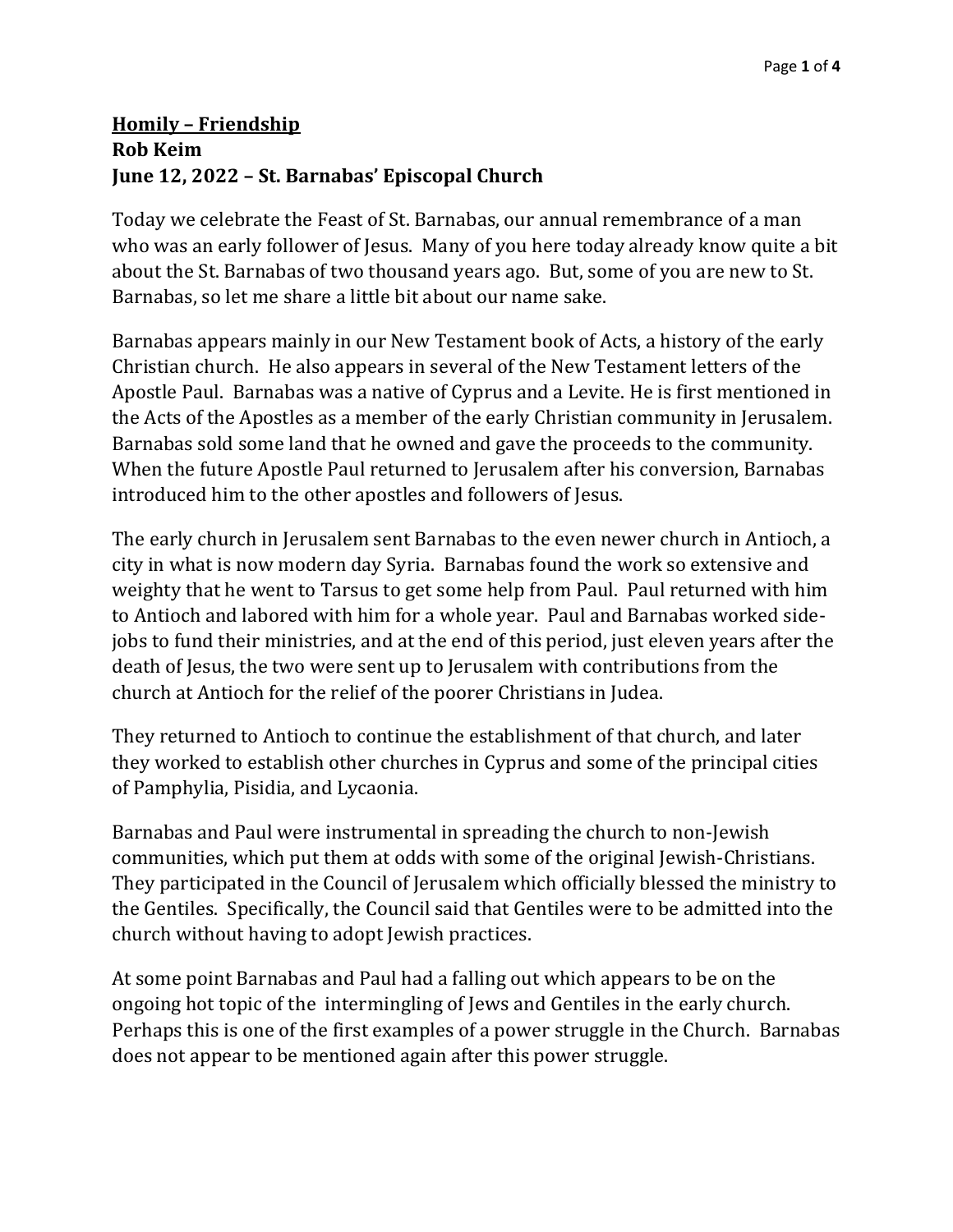Now, as Episcopalians who are part of the worldwide Anglican Community we do not pray to saints. Other Christian traditions may pray to saints but that is not what we do. Instead, we hold up saints as role models from whom we can learn.

So, the question for us today is what can we learn from St. Barnabas that would be applicable to us as individuals and relevant to us as a community of God? And, here are a few things that make Barnabas a good role model.

First, Barnabas was generous with his time, talent, and treasure. He was an example to us of a good steward of the resources with which God had blessed him. God certainly calls us to follow the example of Barnabas. We too are called to be good stewards of our resources.

Second, it appears that Barnabas had a servant-heart. We see Barnabas helping others in the various early churches. Again, I believe that God calls us to follow the example of Barnabas and be servants to others.

Third, when he himself needed help, Barnabas seeks out other followers of Jesus. When Barnabas was overwhelmed with the work, he went to find Paul to get some help. Do you ask for help when you need it? And, to whom do you go? Is it someone who you think will lead you towards God?

Next, Barnabas reached out to those who were considered the outsider. Like Paul, Barnabas is known to have reached beyond the Jewish community. He included the Gentiles. Two thousand years ago, one of the big debates in the early church was whether one had to be a Jew to be a follower of Jesus. Barnabas was one of the advocates for including the non-Jews. Much of his ministry was to outsider, and in this way Barnabas as a role model to us as individuals and as a church. We too are to reach out to and minister with those who are the outsider. How do we reach out to those who are not already with us, especially to those who do not match us demographically or spiritually?

And, Barnabas seems to have internalized Jesus' message about the importance of forgiveness. Before his conversion, Paul persecuted the early followers of Jesus and did some pretty nasty stuff. Yet, Barnabas was still willing to forgive Paul, give him another chance, and commend him to the early church. We all know from personal experience that forgiveness is not easy, and Barnabas is a role model for us on how we need to forgive others.

Finally, Barnabas is depicted as the companion to Paul. We don't know much about their friendship, but it seems to have had some tough times. The work Paul and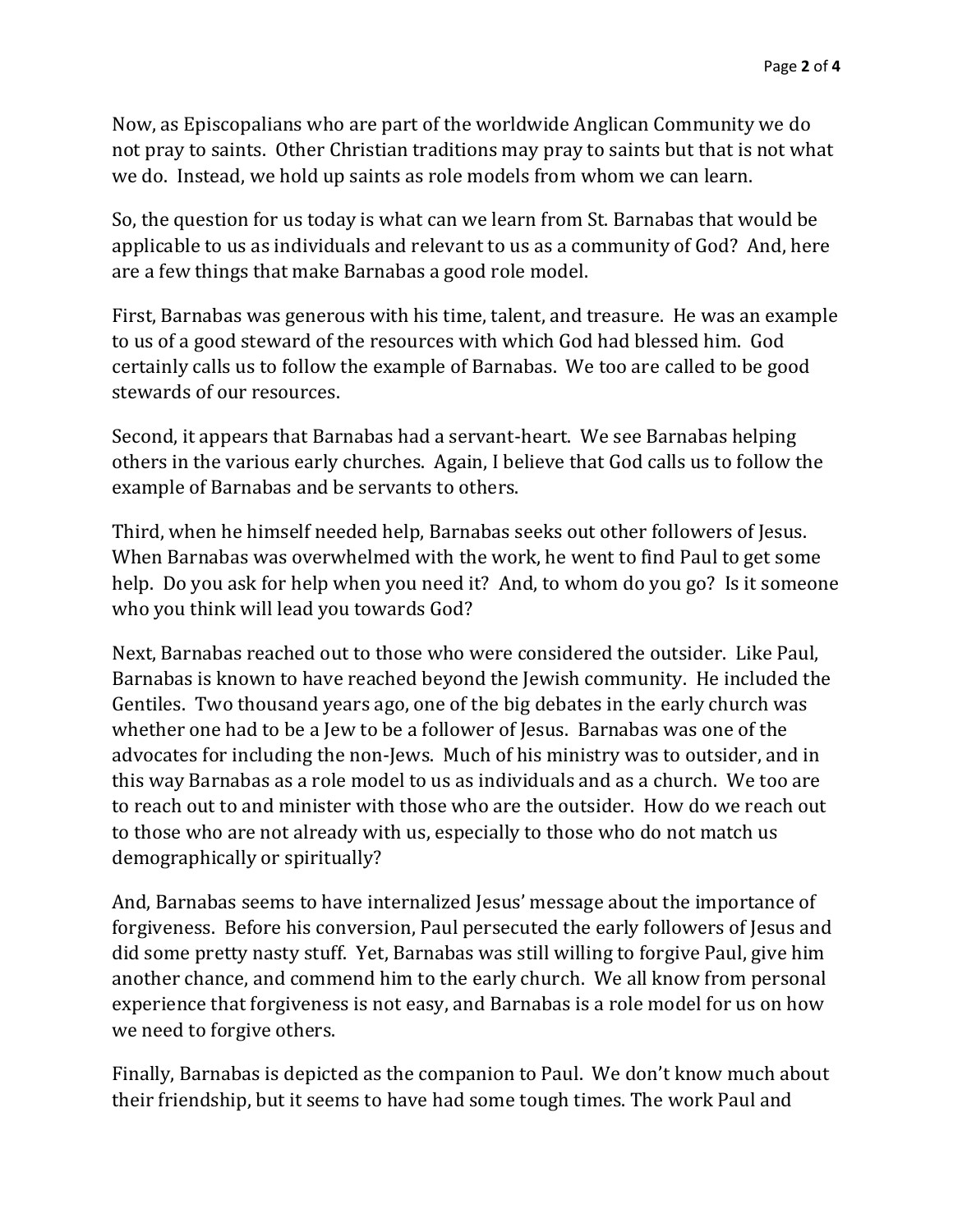Barnabas did together was not easy. They did a lot of traveling together and were at the center of several disagreements in the early church. And at some point Paul and Barnabas had a falling out, and Paul doesn't write about Barnabas anymore. They may have had a reconciliation, we just don't know. Be that as it may, for many years, Barnabas was a dedicated companion and friend to Paul.

So, as followers of Jesus we can look to Barnabas, our namesake, as a role model. Generosity and good stewardship, serving others, seeking help when needed, including the outsider, forgiving others, and friendship. These are some pretty good characteristics for a Godly life. Now today I don't want to transition into an emotion that is related to Barnabas. This week I want to do a deep dive into this last characteristic of Barnabas, friendship.

"Friendship" can be defined as a relationship of mutual affection between people. It is a stronger form of interpersonal bond than an association, and it has been studied in academic fields including communication, sociology, social psychology, anthropology, and philosophy. Although there are many forms of friendship, certain characteristics are present in the best of these relationships. These characteristics include affection; kindness, love, virtue, sympathy, empathy, honesty, altruism, loyalty, generosity, forgiveness, mutual understanding and compassion. Friendship means enjoyment of each other's company, trust, and the ability to be oneself. It means we can express our feelings to others, and make mistakes without fear of judgment from the friend. Friendship is an essential aspect of relationships, and therefore it is central to healthy spirituality. In the past, I have defined spirituality as relationships with God, others, and self. So, friendship is very important for our spiritual journey.

And, here is a framework on friendship, a framework that I have shared in the past. that I think is useful. First, friendship is about networking or collaboration. It is about banding together with another to get something done. As the saying goes "many hands make light work." So, friendship is about joining with other to fulfill a task.

Second, friendship is about reassurance. When we see others have the same challenges and difficulties, then we feel better about our own circumstances. In this category of friend, I think of mothers who are friends and going through the same experiences of raising a child.